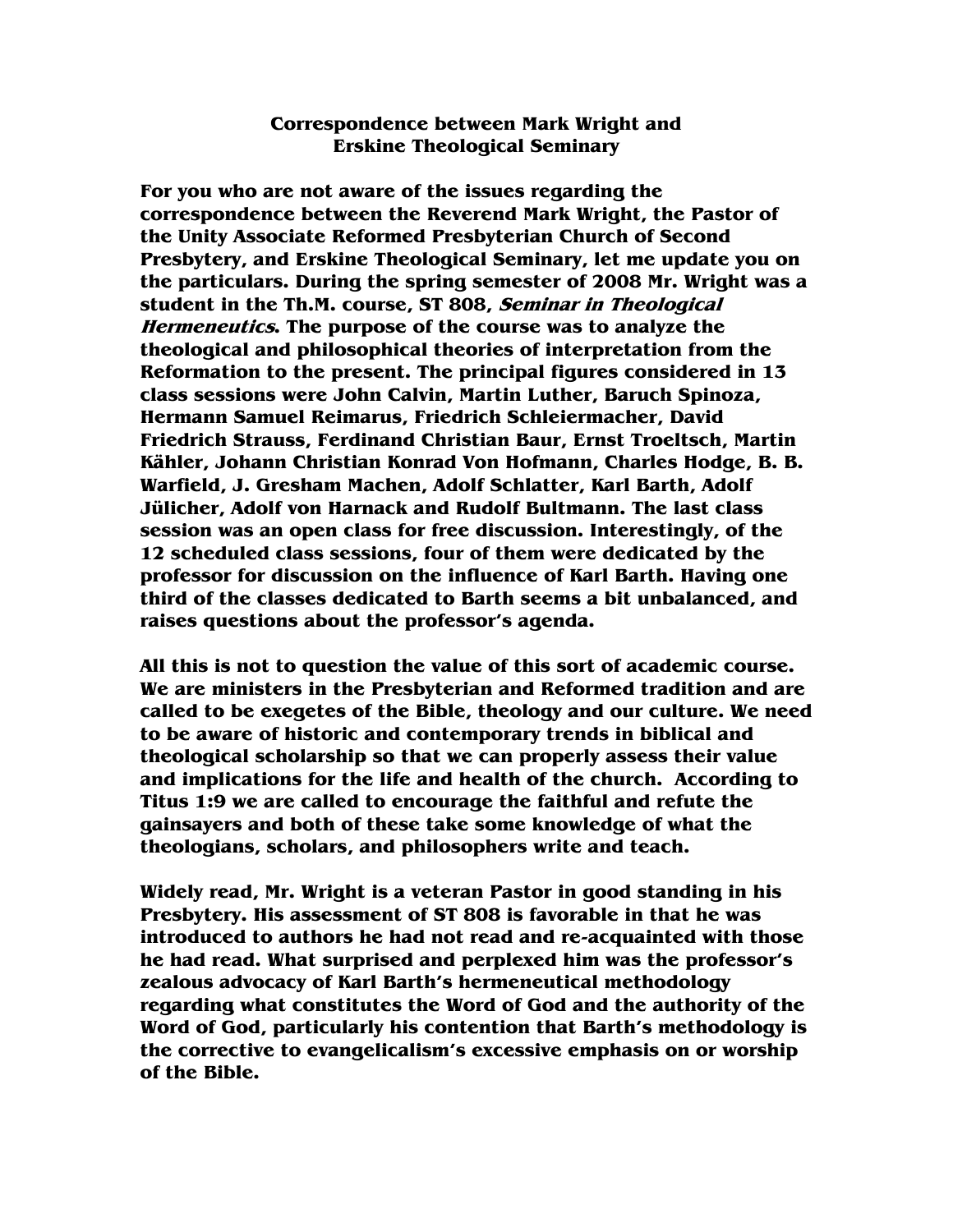**As has been noted, Mr. Wright is a veteran Pastor in good standing in the ARPC. He is widely read. He is also aware that the theology of Karl Barth has been viewed as heterodox in the ARPC, the mainstream of the conservative Presbyterian and Reformed community and the greater evangelical community.** 

**We in the ARPC present ourselves as conservative and evangelical; in our literature as Bible-believing, historically Reformed and confessionally Presbyterian according to the Westminster standards. Mr. Wright was troubled that on the faculty of our seminary was one who boldly, unashamedly and passionately advocated the hermeneutical methodology of Karl Barth as the corrective for orthodox bibliology.** 

**Let me make very clear Mr. Wright's concern. He does not object to being introduced to the writings and arguments of liberal, neoorthodox and other heterodox scholars. He appreciates that aspect of the course. He does, however, object to the presence of a professor of Systematic Theology in the Seminary of the Associate Reformed Presbyterian Church who passionately seeks to convince his students of the correctness of his heterodoxy and the failure of their denomination's orthodoxy.**

**Mr. Wright's response was to write a letter to the Executive Vice-President of Erskine Theological Seminary. With Mr. Wright's permission, a copy of that letter is reproduced below.** 

Rev. H. Neely Gaston Vice President Erskine Theological Seminary Due West, SC

May 23, 2008

Rev. Gaston,

I want to express my gratitude for the opportunity I've had over the past year to participate in the Th.M. program at Erskine Seminary. The classes have helped sharpen me for my ministry as an ARP pastor. Thank you for your leadership and guidance related to this program.

This past semester (Spring 2008) I was enrolled in *Theological Hermeneutics* (ST808) under Dr. Richard Burnett. This course was a survey, according to the syllabus, of "major theological and philosophical theories of interpretation from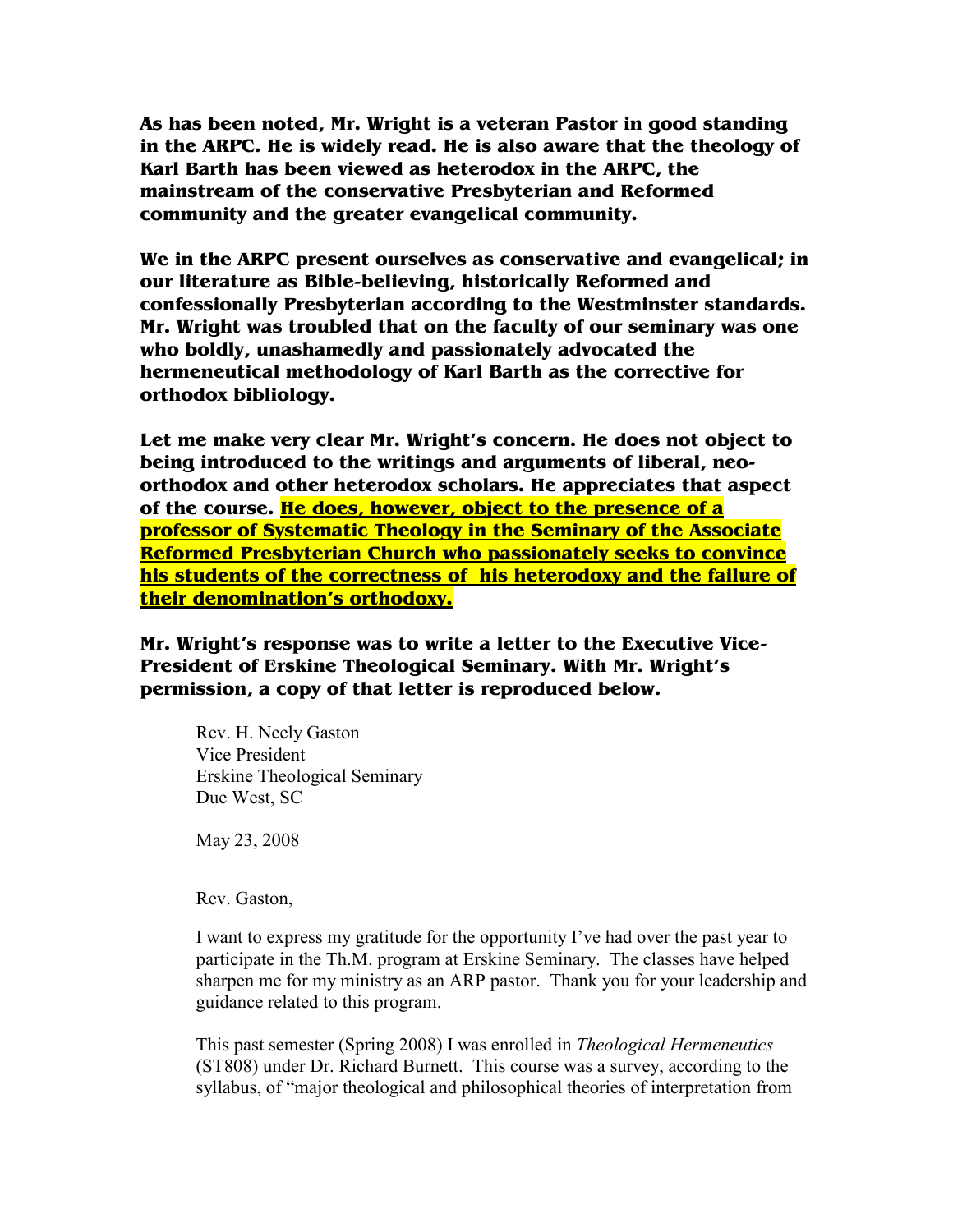the Reformation to the present." Dr. Burnett is a very engaging professor in the classroom. He has a warm personality and his enthusiasm is admirable. Dr. Burnett knows his material well and does an excellent job of critiquing liberalism.

However, as the semester unfolded it became apparent that for Dr. Burnett the "answer" to liberalism and higher criticism was not to be found in the theology of the Protestant orthodoxy, the Westminster Confession of Faith or in Princeton theologians such as B. B. Warfield and Gresham Machen. Instead, Dr. Burnett argued that the theology of Karl Barth is the answer to liberalism and the corrective to evangelicalism. I was caught off guard by such an aggressive promotion of Barth and his views. Certainly Barth needs to be studied and I am glad to have become more familiar with his theology. I understand that there is a movement about in our day that interprets Karl Barth in a more favorable light than in the past. Still, the vast majority of conservative reformed scholars who have examined Barth's theology have found it flawed and would take issue with many of Dr. Burnett's assertions.

Erskine Seminary has the weighty responsibility of overseeing the training of many of the young men who will fill the pulpits of the Associate Reformed Presbyterian Church. Though I personally like Dr. Burnett and consider him a true brother in Christ, nevertheless I find it deeply troubling that one of our seminary professors would teach our students that to properly understand the doctrine of Scripture they should look to theology of an individual who denied its inerrancy. It is indeed a serious matter that the seminary has hired a professor who is a Barthian and unashamedly uses his position in the classroom to promote the theology of one whose views are so at variance with the confessional standards held by our denomination and its seminary.

By His Grace, Rev. Mark Wright

**The response to Mr. Wright's concern was a letter from the office of the Executive Vice-President informing him that his letter was viewed as a grievance against a professor and that a grievance committee would be formed to adjudicate the matter. Mr. Wright objected to this and stated clearly that his complaint was NOT a "grievance" involving the professor personally or the professor's professional decorum; rather, his complaint questioned the policy of his denomination's seminary that hired, encouraged, and recently granted tenure to a professor whose views were so divergent from the denominational standards.** 

**The grievance committee was formed and on June 30, 2008 its report was sent to Mr. Wright. With Mr. Wright's permission, a copy of the report he was sent is copied below.**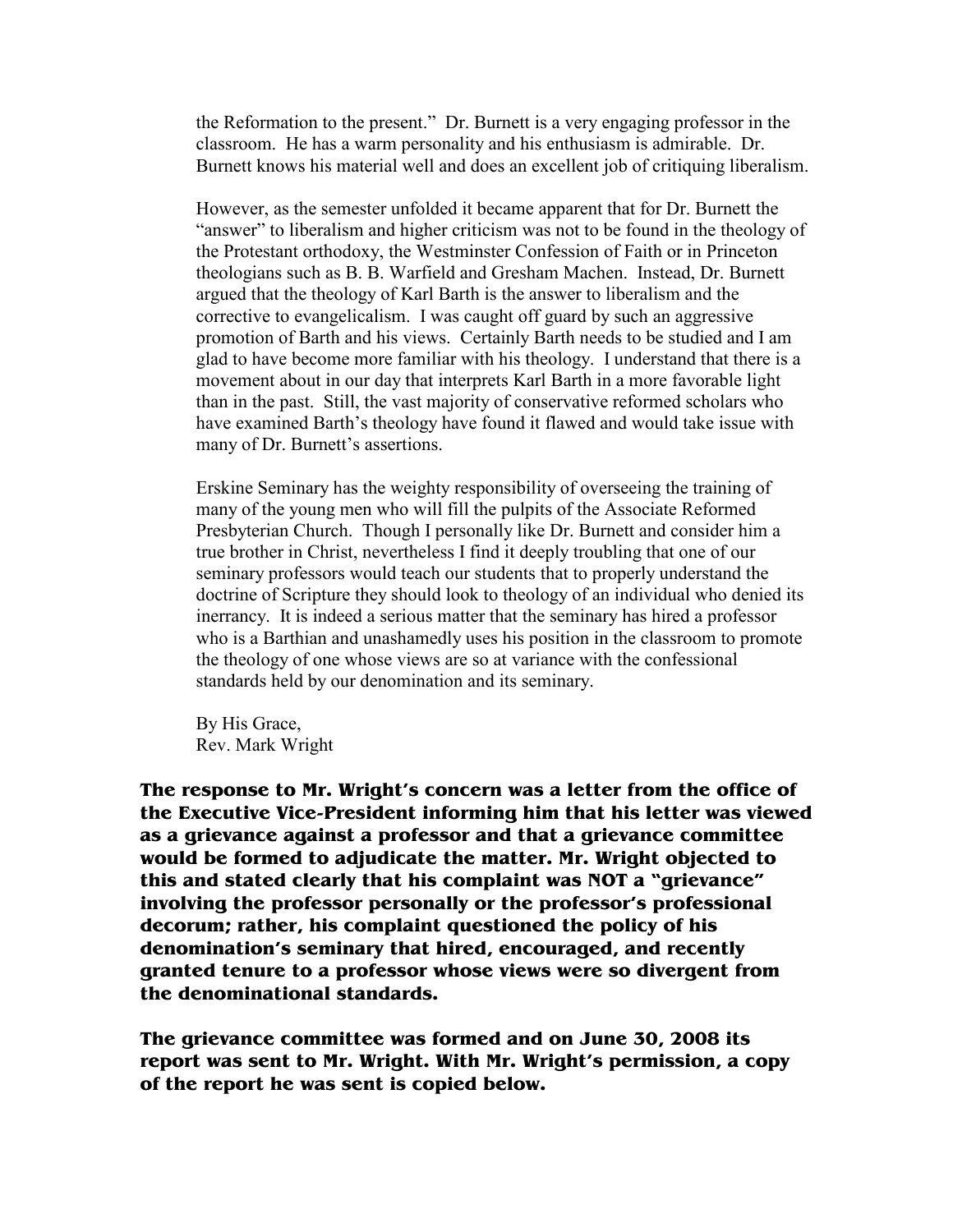June 30, 2008

Rev. Neely Gaston Executive Vice President of Erskine Seminary

We, the members of the Erskine Seminary Faculty Grievance Committee, appreciate the opportunity to serve in this capacity, but we also acknowledge that this particular grievance has been an awkward one to address.

There are several points we would like to make about this grievance:

First, we want to state publicly that we do not believe the student, Rev. Mark Wright, has followed the outlined grievance procedures properly. We do not believe it was appropriate for him to make his concerns about the professor, Dr. Richard Burnett, known to the wider public of Second Presbytery and the General Synod of the ARP Church before giving Erskine Seminary a chance to follow internal procedures. It is likely that Rev. Wright's reason for not following these procedures was that he did not consider this to be a personal grievance against a professor, but rather he thought it was a matter that should be addressed at the level of institutional faculty policy. Nevertheless, the issue was handed to us as a grievance, and we do not believe it is possible to separate the personal grievance issue completely from the institutional issue. Therefore, we are addressing this as a student's grievance against a professor. (Indeed, we as a committee are not authorized to address it in any other way.)

Second, we have examined the numerous communications from Rev. Wright and Dr. Burnett. Judging by the course syllabus for ST 808 and by Dr. Burnett's lengthy letter, it seems that much of the discussion of Barth in the course came at the initiative of the student. Therefore, we find no basis for the student's complaint that the professor "unashamedly uses his position in the classroom to promote the theology of one whose views are so at variance with the confessional standards of our denomination and its seminary." Furthermore, we believe that Dr. Burnett has responded well to the student's concerns in his lengthy letter. Because we are satisfied with that response, we do not feel the need to hold oral interviews with Dr. Burnett or Rev. Wright.

Third, while we as a committee are authorized to address this only as a grievance by a student against a professor, we also believe it is worth noting that at heart, this is a much larger issue of ARP denominational identity, and consequently the identity of Erskine Theological Seminary. Rev. Wright's complaint seems above all to stem from his belief that Dr. Burnett is a Barthian and that Barthians should not be allowed to teach at Erskine Seminary. This is related to the issue of whether Erskine Seminary sees itself as a servant of the whole Church (which would require *some* diversity on the faculty as well as among the students), or whether the institution exists to serve only the conservative branches of the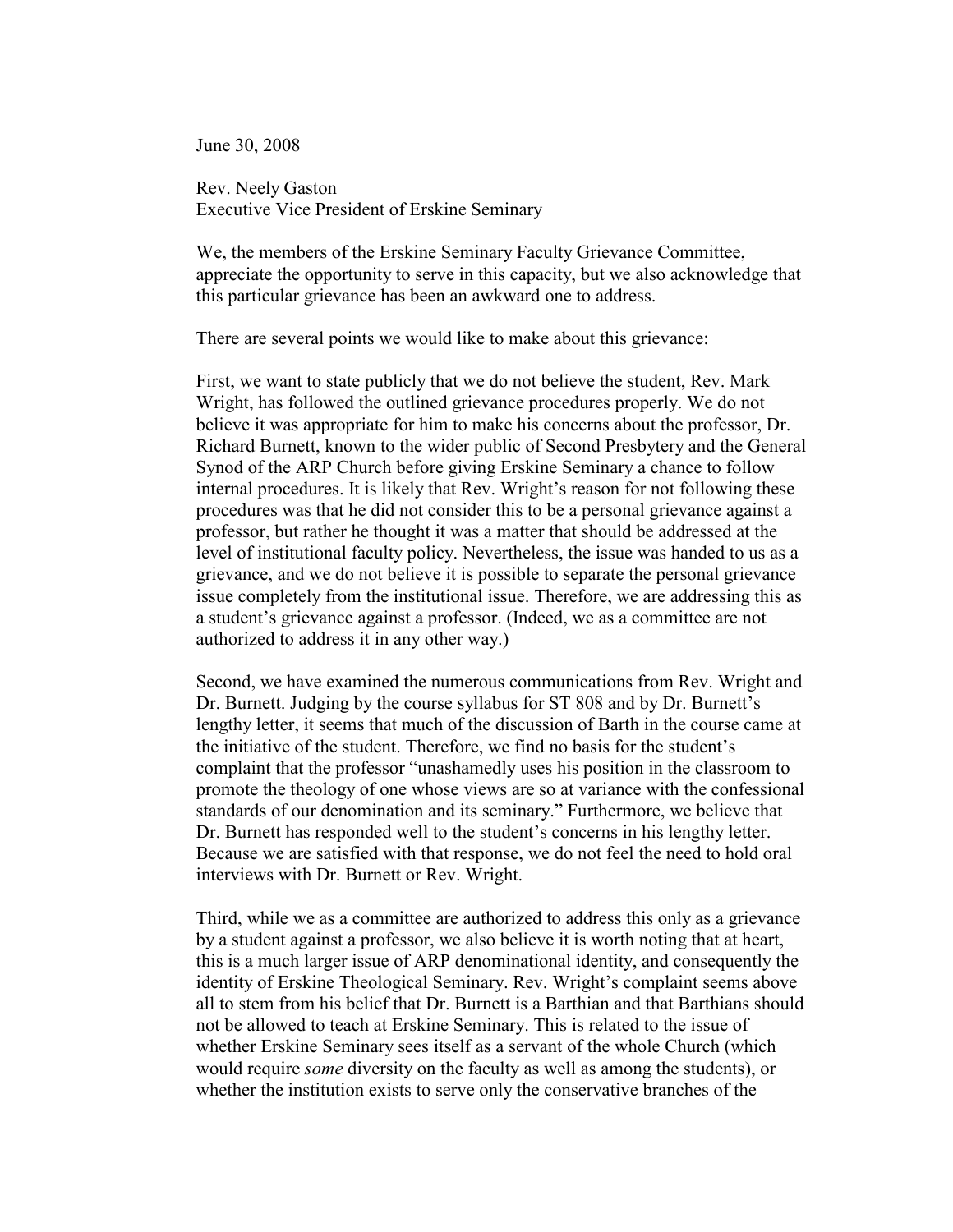Presbyterian family (mainly the PCA and ARP Churches). Given that Erskine Seminary's *stated* mission is to serve the broader Church from the Reformed tradition (see the "Who We Are" statement in the *Catalog*), any attempt to narrow that mission needs to come from the Board of Trustees and needs to be clearly articulated.

Fourth, in keeping with the previous assertion, we as a committee do not believe that faculty members should be disciplined on the basis of an understanding of the institution's mission that is not actually articulated. Furthermore, we believe that Dr. Burnett's teaching is consistent with the parameters for adherence to the Reformed tradition laid out in the "Who We Are Statement" in the *Catalog*. We acknowledge that there are disagreements within that tradition and that Burnett's interpretation of modern Reformed theological history is at odds with that of some other faculty members and students, but we believe he is seeking to be faithful to both Scripture and the thought of the Reformers. Furthermore, we note that ST 808 is a Th.M. course, and in the Th.M. program in particular, students should interact with a variety of ideas and should develop their critical-thinking ability by responding to various ideas whether or not the professor agrees with them. (See goal seven among the goals for the Th.M. program in the *Catalog.*) If Dr. Burnett had unjustly given Rev. Wright a low grade because of their disagreements, that would have been legitimate grounds for disciplinary action against Dr. Burnett. But simply because a professor presents unusual or unpopular ideas as options, and even defends them enthusiastically, does not constitute grounds for disciplinary action against a professor.

Therefore, we as a committee believe that no further action on this matter considered as a *grievance*—is necessary. We note in conclusion that if Rev. Wright is not satisfied with our handling of the grievance, he is entitled to appeal next to the Dean of the Seminary, then to the Executive Vice President of the Seminary, and finally to the President of the College and Seminary.

Sincerely,

Dr. Loyd Melton, chair Dr. Steve Lowe Dr. Don Fairbairn ETS Grievance Committee

## **At this point, there is a question that needs to be answered: Why am I including this matter in ARPTalk?**

**The purposes of ARPTalk are two-fold: (1) To inform you of the significant issues that are before ARPdom that are overlooked or ignored; and (2) To give voice to those who feel their voice has been taken away and they have been disenfranchised. With these in mind,**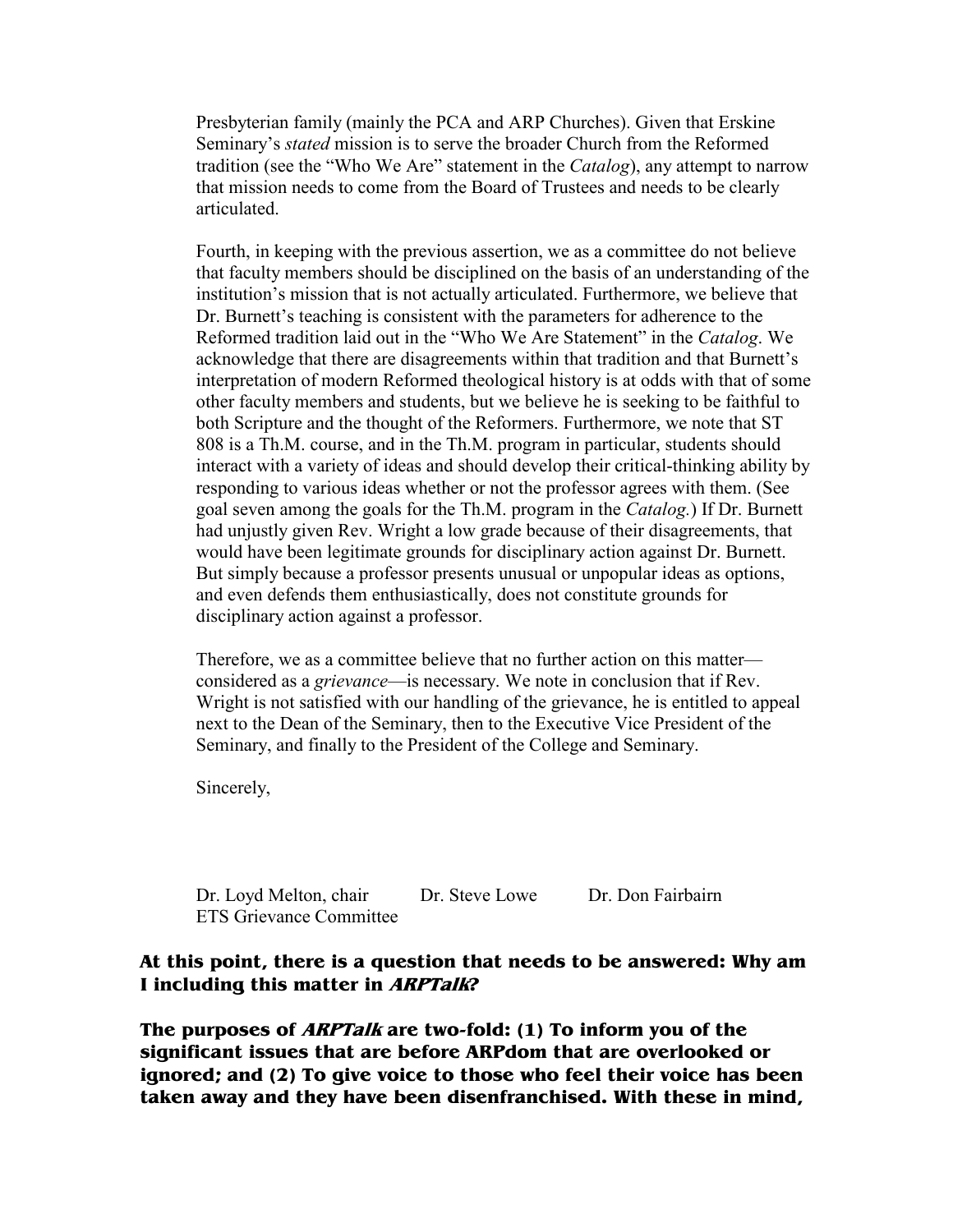**Mr. Wright's concerns regarding ETS are newsworthy and significant to ARPdom.** 

**To say the least, the above response to Mr. Wright by the Grievance Committee is fascinating for what is acknowledged! This letter and critically important subject matter that is troubling for those of us who love and desire the well-being of Erskine Theological Seminary. Let me make a number of observations regarding this letter and the manner in which a veteran Pastor in good standing, a man who was examined and installed by Second Presbytery, has been treated.** 

- **1) On many occasions the President of Erskine and the Executive Vice-President of the Seminary have stood before the General Synod and encouraged us to respond to them. They have pleaded that Erskine College and Seminary are ours and Erskine is the place where we ought to send our high school seniors for college and our ministerial candidates for seminary and the place deserving of our financial faithfulness. But what has happened in the past when Erskine has been criticized by one of us is a "circling of wagons." Will this policy continue? Are the appeals to General Synod that the institution is owned by the ARPC more than posturing?**
- **2) The first point of the letter reveals that the Grievance Committee did not know what to make of the Administration's handling of the matter. They recognized that Mr. Wright's complaint is not a "personal grievance." The committee has to be admired for soldiering on with the unenviable task to which it was saddled. I would have refused to hear this non-grievance.**
- **3) The second point of the committee's letter involves correspondence between Mr. Wright and the professor. I am not at liberty to disclose that information. However, I will make one observation that's obvious. I do not know whether the committee has read the professor's book on Barth, but I have read the introduction, first chapter and last chapter and a good bit in between. My conclusion: IT IS NOT A SECRET THAT THE AUTHOR IS A CHEERLEADER FOR KARL BARTH!**
- **4) The third point of the letter makes three significant points. I will separate them.** 
	- **First, the committee notes that a broader issue of identify is involved. That is a keen observation. In order to have the**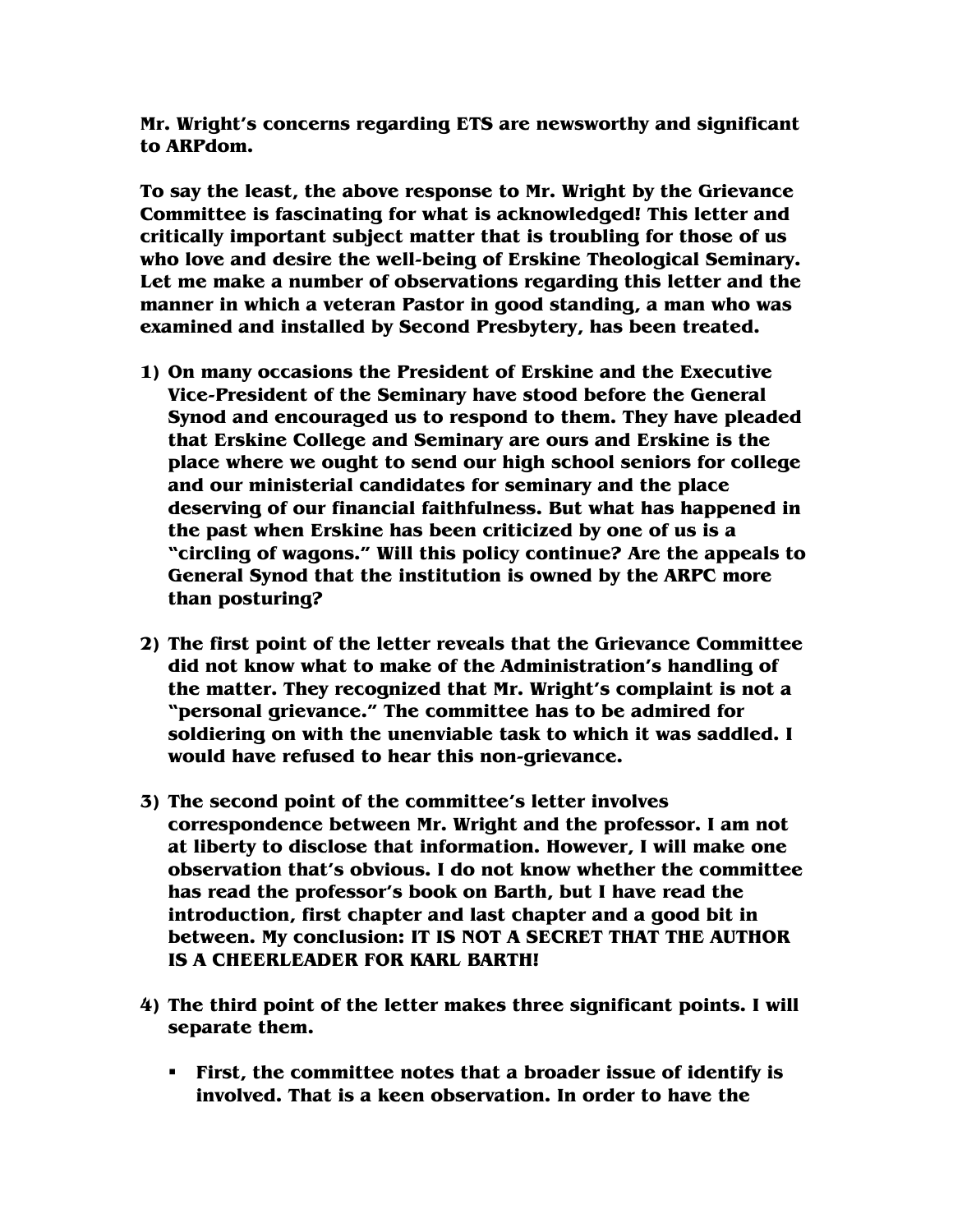**diversity of which they speak, are they admitting that a Barthian has been hired to teach and given license to evangelize? They also propose a false dichotomy. The RPCNA seminary and Covenant Theological Seminary are also denominational seminaries that serve larger constituencies without undermining their own denominational commitments. At Erskine it seems that there is a latitudinarianism afoot that seeks to be all things to all people and regards the ARPC as just one of many constituencies—regardless of the fact that the Associate Reformed Presbyterian Church owns Erskine and contributes faithfully and sacrificially to its ministry.** 

- **Second, the letter reads "Given that Erskine Seminary's stated mission is to serve the broader Church from the Reformed tradition (see the "Who We Are" statement in the Catalog), any attempt to narrow that mission needs to come from the Board of Trustees and needs to be clearly articulated." This is true, but it avoids a question of stewardship. What is the direction of the sponsoring, financially supporting denomination? Deliberately seeking to move the seminary decisively away from the theological center of the ARPC is an unconscionable failure of wisdom and leadership. Could it be that because so many of the faculty members are not ARP's they are ignorant of the theological direction of the ARPC? What future, consistent with the direction of the ARPC, could be envisioned that would include the hiring of another Barthian to replace Dr. Merwyn Johnson?**
- **Third, the committee's letter speaks of "Reformed" as though there were consensus on the definition. Does Reformed mean everything that is not Roman Catholic? Merwyn Johnson, a former ETS professor, used to speak of Methodists as Reformed. Most often when the term "Reformed" is used predestination is connected with it. Barth was bitterly critical of Lorrraine Boettner and his book, The Reformed Doctrine of Predestination, calling Boettner a "neo-Calvinist" who was an aberration. Therefore, to argue for a "Reformed tradition" that includes both Barth and Boettner stretches the boundaries of "Reformed" beyond meaningful limits (to be sure, some in the PC(USA) like to speak of the "larger Reformed tradition," but in doing so they exclude almost nothing). And why would one want to conjoin Bathianism and orthodoxy? Barth rejected most of what we in the ARPC hold dear. Besides, everywhere Barthianism has gone the church has suffered theologically**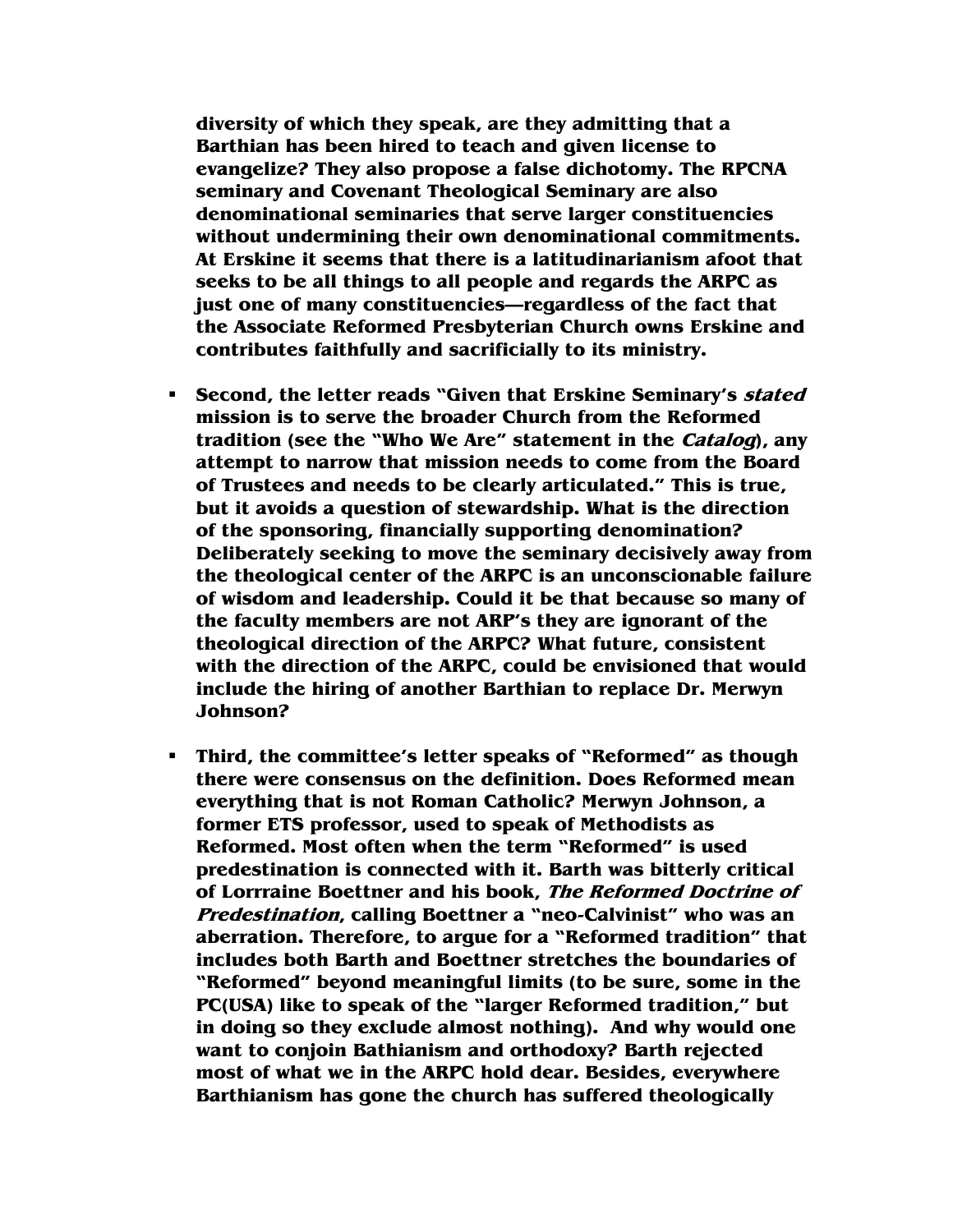**and died numerically—look at the churches in Switzerland, Germany, Holland, Scotland, and the PC(USA) in the USA.** 

- **5) The fourth point of the committee is a continuation of the third point. They do not find the teaching of the professor in question inconsistent with the purpose of the seminary. They do not find the professor's enthusiastic advocacy of Barth's teaching objectionable. At this point one must ask: Given the fact that the doctrine of Scripture is foundational to the life and health of the church, what would they find objectionable? Would they find objectionable the teachings of an Arian? Would they find objectionable the teaching of a Baptist professor who enthusiastically promoted believer's baptism and castigated infant baptism?**
- **6) One wonders as to the propriety of the makeup of the Grievance Committee. I know Dr. Melton to be an excellent teacher; however, he is a Baptist. Dr. Lowe is a Methodist whom I do not know well. Dr. Fairbairn has the reputation of being a brilliant patristic scholar; however, he is a layman in the Due West Church and a "BARP" (a Baptist who takes exception to our views on baptism but is a member of one of our congregations). No one suspects the personal integrity of these men who have been placed in an awkward setting. However, the makeup of the committee is preposterous. The last time I looked Erskine Theological Seminary was the seminary of the ARPC and touted as such by the Erskine administrators. A serious complaint regarding a professor's teaching as being at variance with the confessional standards of the ARPC has been made and no ARP teaching elder is to be found on the committee! Mr. Wright is a Pastor in good standing in his Presbytery. Are no ARP peers to be found at ETS to adjudicate the complaint of an ARP Pastor? This is absurd! What was the Administration thinking? Did they not realize they were going to be criticized for "circling the wagons" again?**

**Finally, it is no secret that Erskine has been in the past and continues to be in the present at odds with the mainstream of the ARPC. In conversations with Erskine College graduates who have left Due West to attend other seminaries, ALL of them have pointed to the theological lack of identity with the ARPC as a main factor that has lead them to seek seminary education elsewhere. Incredibly, these men have walked away from what is basically a free education. What explains the fact that ETS has fewer ARP students attending today than ETS had ten years ago? Not liking the identity of the**